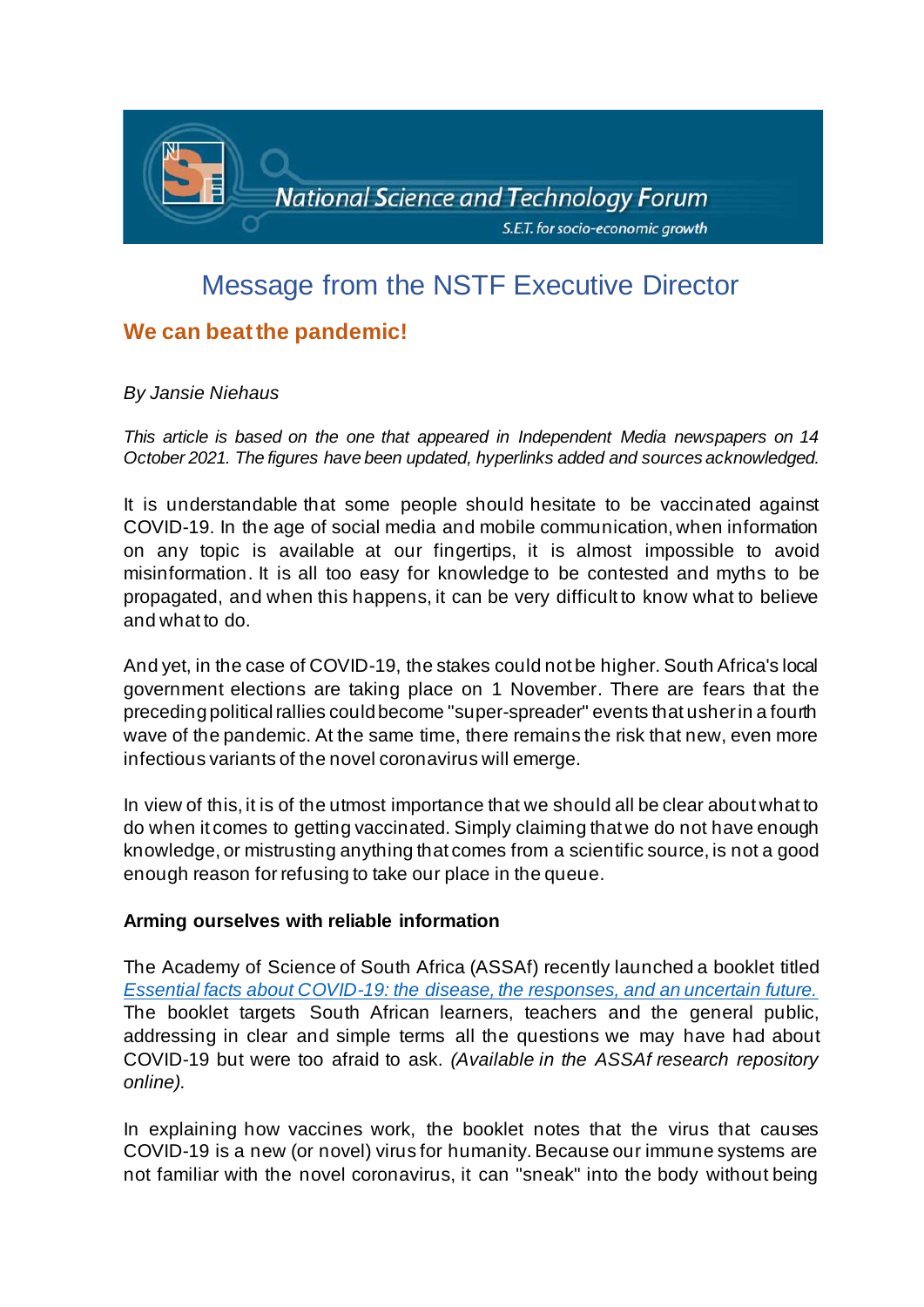detected by the body's defences. It then multiplies until it is stopped by the immune system – or until it is too late to save the person's life.

COVID-19 vaccines close this gap in advance by presenting the immune system with a readily identifiable part of the novel coronavirus. If the vaccinated person is subsequently infected with the virus, his or her immune system will be able to recognise the virus, and will therefore respond more quickly and effectively to neutralise it.

## **How could COVID-19 vaccines have been developed so quickly?**

It should be noted that neither vaccines nor coronaviruses in general are new. The common cold is often caused by one of the coronaviruses. As for vaccines, they have been widely and successfully used for over a hundred years. Their design and manufacturing processes are well established. The industry and companies that manufacture them are large and highly efficient.

How could COVID-19 vaccines have been developed so quickly? Partly, the answer lies in the fact that coronaviruses and vaccines were already so well understood, and partly, it lies in the scale and urgency of the situation facing the world – and the corresponding scale and urgency of the world's response.

It became clear very early on that the spread of COVID-19 constituted a global emergency. The World Health Organization (WHO) declared it a pandemic, and massive funding was made available by multiple governments and the private sector.

New drug development normally takes years, but in this case, given the intense and concentrated effort across the globe, and because various institutions, companies and countries were competing with each other, COVID-19 vaccines were produced in record time.

#### **The weight of evidence in favour of vaccines**

The vaccines were made by well-qualified people in well-resourced environments. They were thoroughly tested in the course of numerous trials. Now, billions of people across the world have been vaccinated, and the vaccines have proved themselves to be safe and effective.

According to Our World in Data figures, as at 12 October 2021, 47.5% of the world's population had received at least one dose of a COVID-19 vaccine, a total of 6.54 billion doses had been administered globally, and approximately 22.45 million new doses were being administered every day.

Yet a very small number of people have died following the vaccine, whereas at least 4 842 716 people are recorded to have died from the virus, globally, as at 11 October 2021. The WHO monitors all the cases of deaths after vaccination that are reported.